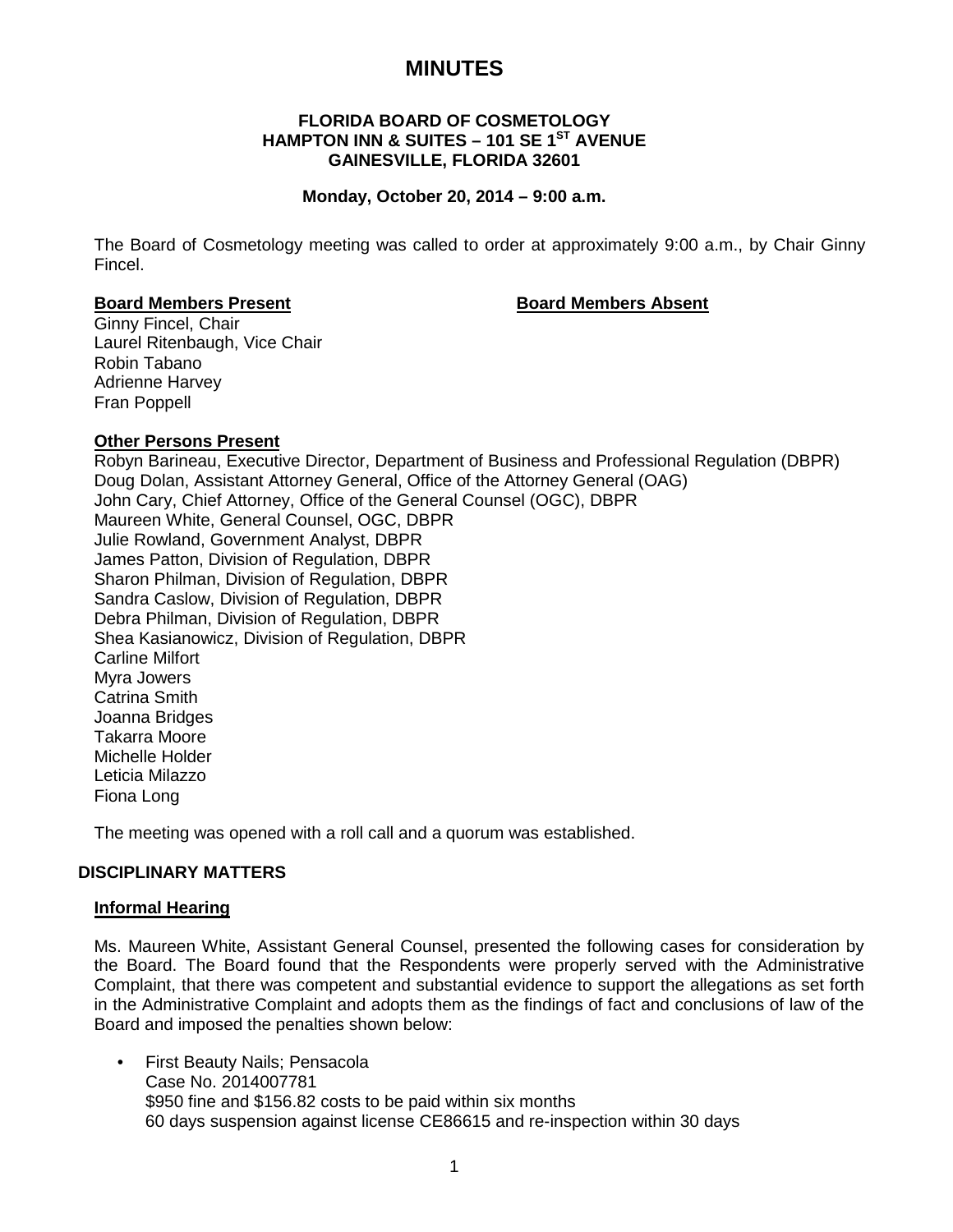• Cassandra Ismon; Lakeland Case No. 2013005682 Ms. White requested that the case be pulled from the agenda

# **Motion for Waiver of Rights and Final Order**

Ms. White presented the following cases for consideration by the Board. The Board found that the Respondents were properly served with the Administrative Complaint, the Respondents failed to respond within 21 days thereby waiving their right to elect a hearing in this matter, that the Board accept the allegations as stated in the Administrative Complaint and adopt them as the findings of fact and conclusions of law of the Board and imposed the penalties shown below:

- Georgia Gandy; Lehigh Acres Case No. 2013020515 \$500 fine and \$319.78 costs to be paid within six months Revocation of license HB6641
- Juana Bolufe; Miami Case No. 2013046491 \$500 fine and \$169.11 costs to be paid within six months
- Javorne Smith; Plantation Case No. 2013048748 \$500 fine and \$211.90 costs to be paid within six months
- Sobeida Torres Abreu; Miami Beach Case No. 2014005963 \$500 fine and \$40.14 costs to be paid within six months
- D&V Nails; Boca Raton Case No. 2014007204 \$100 fine and \$128.85 costs to be paid within six months
- Luminous Nails and Spa and Thanh Luong; Port St. Lucie Case Nos. 2014004865 & 2014013218 \$700 fine and \$255.45 costs to be paid within six months
- Rosita Collier Johnson; Boynton Beach Case No. 2013049530 \$500 fine and \$85.55 costs to be paid within six months
- Nails So Happy; Spring Hill Case No. 2013020110 Ms. White requested that the case be pulled from the agenda
- Hair Salon Surprise; Delray Beach Case No. 2013020167 Ms. White requested that the case be pulled from the agenda
- La Nueva Marquesina Unisex Salon; Orlando Case No. 2013042475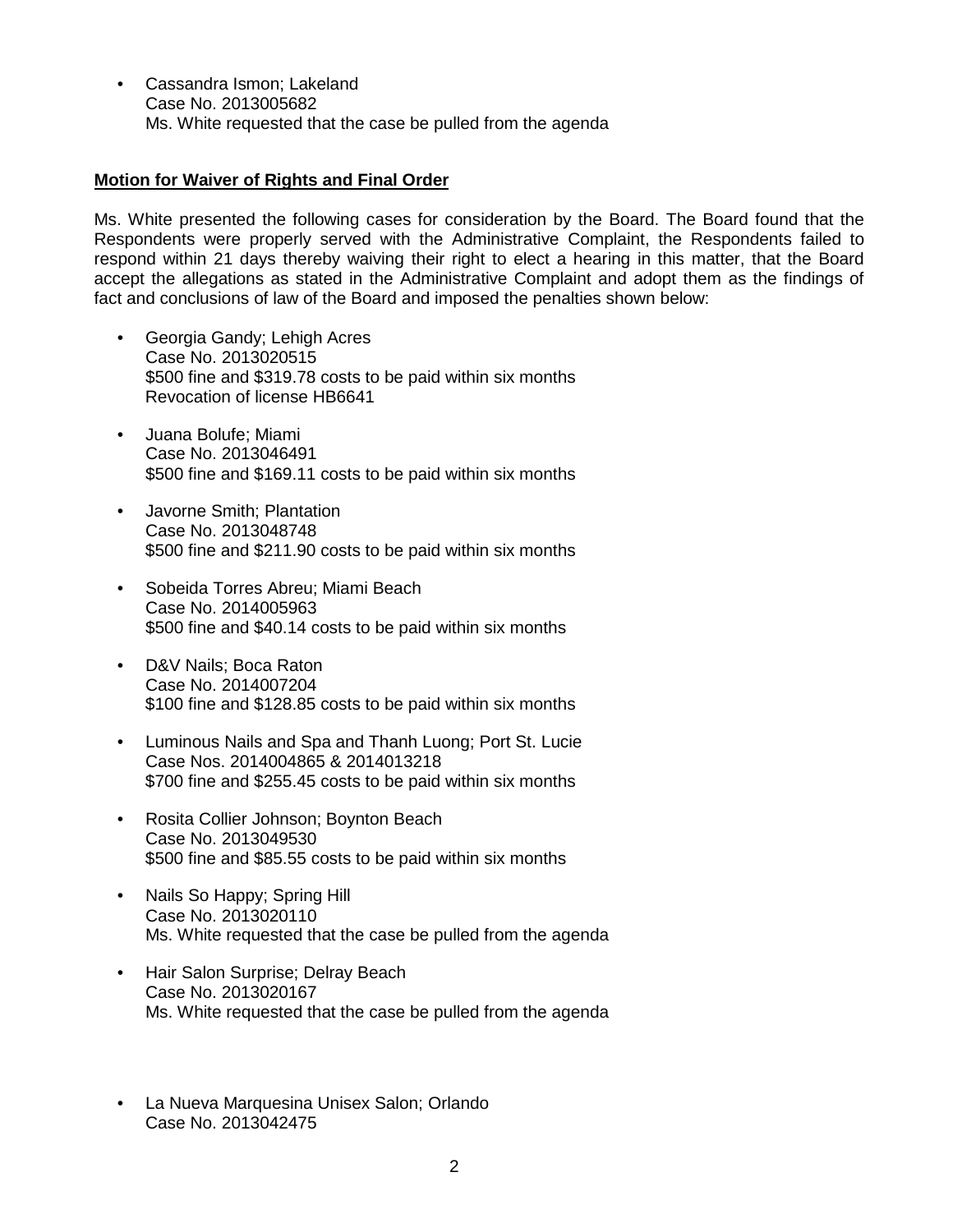Ms. White requested that the case be pulled from the agenda

• Latarsha Gordon; Jacksonville Case No. 2014009806 Ms. White requested that the case be pulled from the agenda

# **Settlement Stipulation**

Ms. White presented the following cases for consideration by the Board. The Board moved to adopt the Stipulation of the parties as the Board's final action in this matter and incorporate it and all of its terms into a final order and imposed the penalties shown below:

- Antonio Torres; Casselberry Case No. 2013008213 \$500 fine and \$609.37 costs to be paid within six months
- Artisan Nails; Boca Raton Case No. 2013049528 \$400 fine and \$85.55 costs to be paid within six months
- TLC Nail Salon of Tamarac; Tamarac Case No. 201400547 \$350 fine and \$171.78 costs to be paid within six months
- Delby's Salon Spa and Delbys Perez; Aventura Case Nos. 2014011747 & 2014012704 \$800 fine and \$113.80 costs to be paid within six months
- B Nails 2 and Diep Tngoc Tran; Port St. Lucie Case Nos. 2014004920 & 2014013216 \$950 fine and \$288.12 costs to be paid within six months
- Shirley's Totally Envogue; Monticello Case No. 2014013037 \$600 fine and \$172.67 costs to be paid within six months
- Hai Phuoc Hua; Lakeland Case No. 2014006160 \$500 fine and \$123.06 costs to be paid within six months
- Green Cove Nails and Ngoc Thi Nguyen; Green Cove Springs Case Nos. 2014024595 & 2014028313 \$500 fine and \$194.65 costs to be paid within six months
- Miguel Bonilla; Ft. Lauderdale Case No. 2014021216 \$500 fine and \$123.06 costs to be paid within six months
- K&E Nail Salon & Spa; Florida City Case No. 2014008223 Ms. White requested that the case be pulled from the agenda

#### Da Vi Nails and Nam Van Huynh; Marianna; Case Nos. 2012024682 & 2012026105

The Respondents were not present for the meeting. Ms. Tabano moved that the Board reject the Stipulation of the parties. Ms. Fran Poppell seconded the motion and the motion passed unanimously.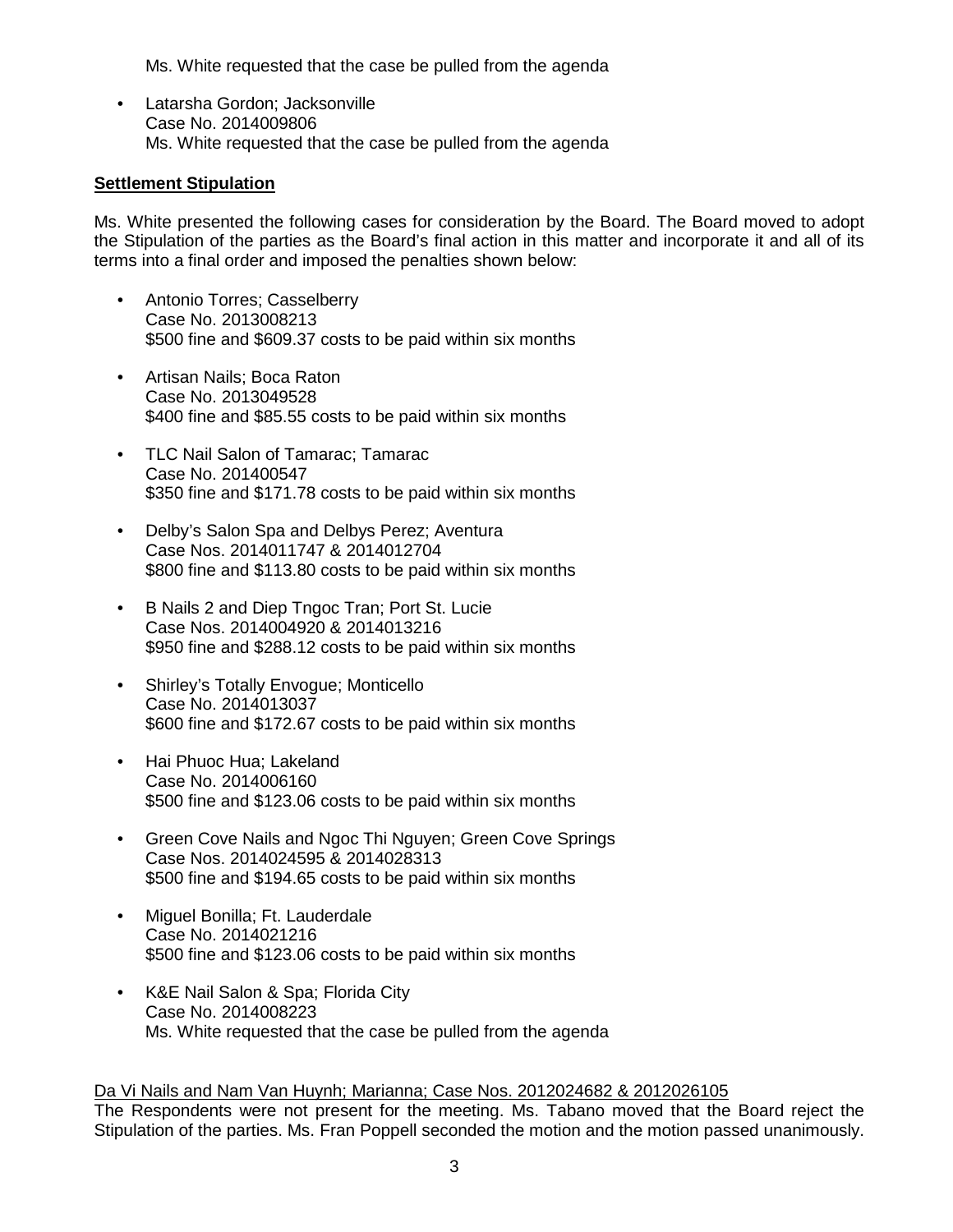The Board proposed a counter offer of a fine of \$500 and costs of \$131.38, plus 30 days suspension against nail specialist license FV9546309.

## **Department Attorney Report**

Ms. White informed the Board that as of October 19, 2014, there were 110 open cosmetology cases in the legal section.

# **Hair Braiding Courses**

## **Informal Hearing**

# Braid Nation LLC.

Ms. Robyn Barineau, Executive Director, noted that the application was denied at the July 14, 2014, Board meeting, based on the course content being outside the scope of practice of a hair braiding registration and improper references. After review, Vice Chair Ritenbaugh moved to uphold the denial based on no additional information having been provided. Ms. Harvey seconded the motion and the motion passed unanimously.

## Carline's Hair Braiding Training & Certification

Ms. Carline Milfort was present for the meeting. Ms. Barineau noted that the application was denied at the July 14, 2014, Board meeting, based on the course content being outside the scope of practice of a hair braiding registration. After review, Vice Chair Ritenbaugh moved to uphold the denial based on no additional information having been provided. Ms. Tabano seconded the motion and the motion passed unanimously.

## **Initial Review**

#### New York Hair Studio – Classroom

After review, Vice Chair Ritenbaugh moved to deny the course based on the course content being outside the scope of practice of a hair braiding registration and incorrect information. Ms. Tabano seconded the motion and the motion passed unanimously.

#### Good Hair Coach – Internet

After review, Vice Chair Ritenbaugh moved to deny the course based on the course content being outside the scope of practice of a hair braiding registration, incorrect references, incorrect information and references to Wisconsin. Ms. Tabano seconded the motion and the motion passed unanimously.

#### Hair Braiding Training Center – Internet

After review, Vice Chair Ritenbaugh moved to deny the course based on the course content being outside the scope of practice of a hair braiding registration, incorrect references and incorrect information. Ms. Tabano seconded the motion and the motion passed unanimously.

#### Hair Braiding Training Center – Classroom

After review, Vice Chair Ritenbaugh moved to deny the course based on the course content being outside the scope of practice of a hair braiding registration, incorrect references and incorrect information. Ms. Tabano seconded the motion and the motion passed unanimously.

#### Unique Hair – Classroom

After review, Vice Chair Ritenbaugh moved to deny the course based on the course content being product driven and outdated references. Ms. Tabano seconded the motion and the motion passed unanimously.

# Beyond Blessed Academy – Classroom

After review, Vice Chair Ritenbaugh moved to deny the course based on the course content being outside the scope of practice of a hair braiding registration, incorrect references, illegible text and incorrect information. Ms. Harvey seconded the motion and the motion passed unanimously.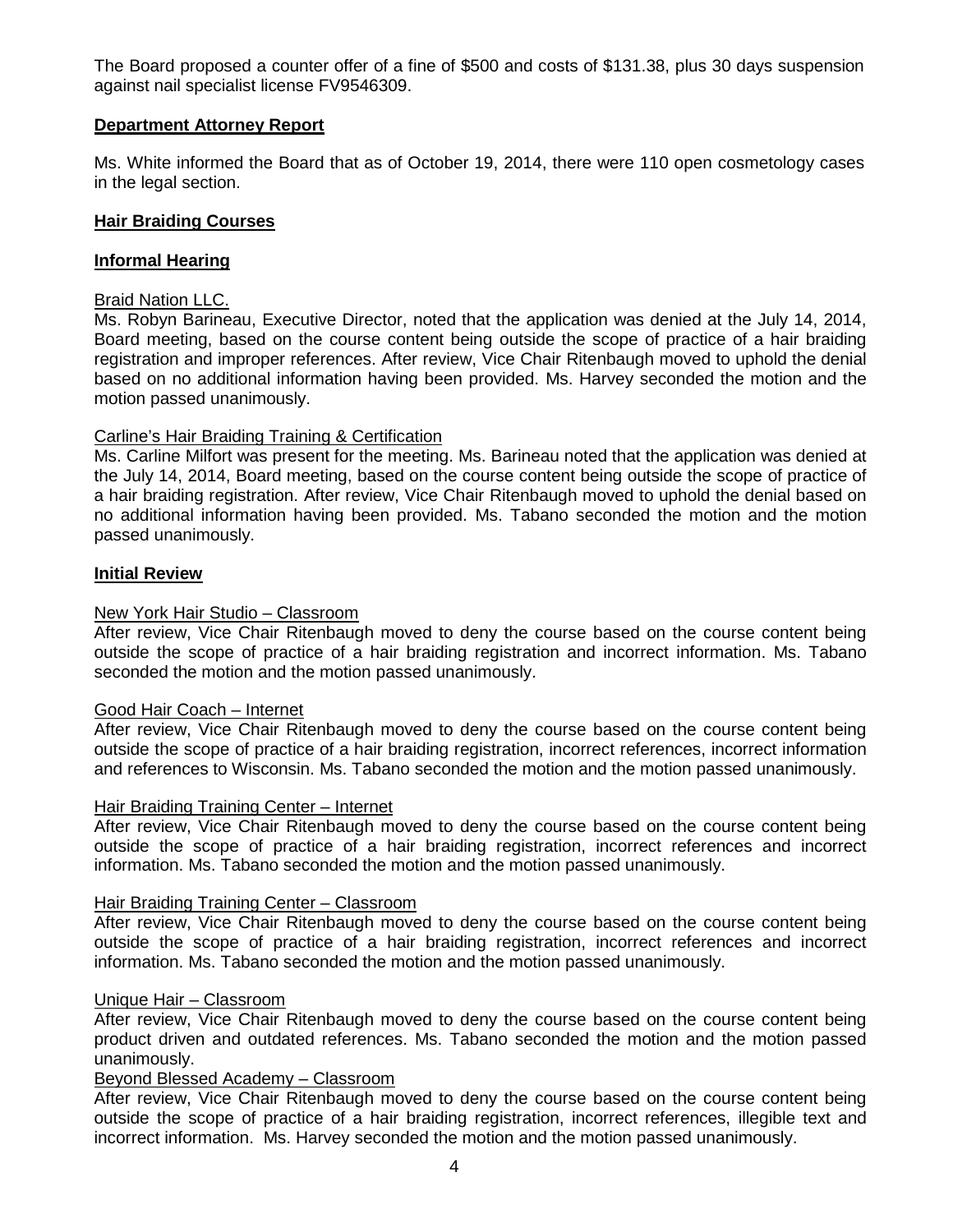# **Hair Wrapping Courses**

# **Initial Review**

## Good Hair Coach – Internet

After review, Vice Chair Ritenbaugh moved to deny the course based on the course content being outside the scope of practice of a hair wrapping registration, incorrect references, incorrect information and references to Wisconsin. Ms. Harvey seconded the motion and the motion passed unanimously.

#### Hair Braiding Training Center – Internet

After review, Vice Chair Ritenbaugh moved to deny the course based on the course content being outside the scope of practice of a hair wrapping registration, incorrect references and incorrect information. Ms. Harvey seconded the motion and the motion passed unanimously.

#### New York Hair Studio – Classroom

After review, Vice Chair Ritenbaugh moved to deny the course based on the course content being outside the scope of practice of a hair wrapping registration and incorrect information. Ms. Harvey seconded the motion and the motion passed unanimously.

## **Body Wrapping Courses**

#### **Initial Review**

## M'Lis Company – Internet

After review, Vice Chair Ritenbaugh moved to deny the course based on the course content being outside the scope of practice of a body wrapping registration and incorrect information. Ms. Tabano seconded the motion and the motion passed unanimously.

#### Good Hair Coach – Internet

After review, Vice Chair Ritenbaugh moved to deny the course based on the course content being outside the scope of practice of a body wrapping registration and incorrect information. Ms. Tabano seconded the motion and the motion passed unanimously.

#### Hair Braiding Training Center – Internet

After review, Ms. Harvey moved to deny the course based on the course content being outside the scope of practice of a body wrapping registration and incorrect information. Vice Chair Ritenbaugh seconded the motion and the motion passed unanimously.

#### Hair Braiding Training Center – Classroom

After review, Vice Chair Ritenbaugh moved to deny the course based on the course content being outside the scope of practice of a body wrapping registration and incorrect information. Ms. Tabano seconded the motion and the motion passed unanimously.

#### ASM Beauty World Academy – Internet

Ms. Letty Milazzo was present for the meeting. After review, Vice Chair Ritenbaugh moved to deny the course based on the course content being product driven, incorrect references, incorrect disinfection procedures, and incorrect information. Ms. Poppell seconded the motion and the motion passed unanimously.

#### Monique Cosmetique – Internet

After review, Vice Chair Ritenbaugh moved to deny the course based on the course content being outside the scope of practice of a body wrapping registration. Ms. Harvey seconded the motion and the motion passed unanimously.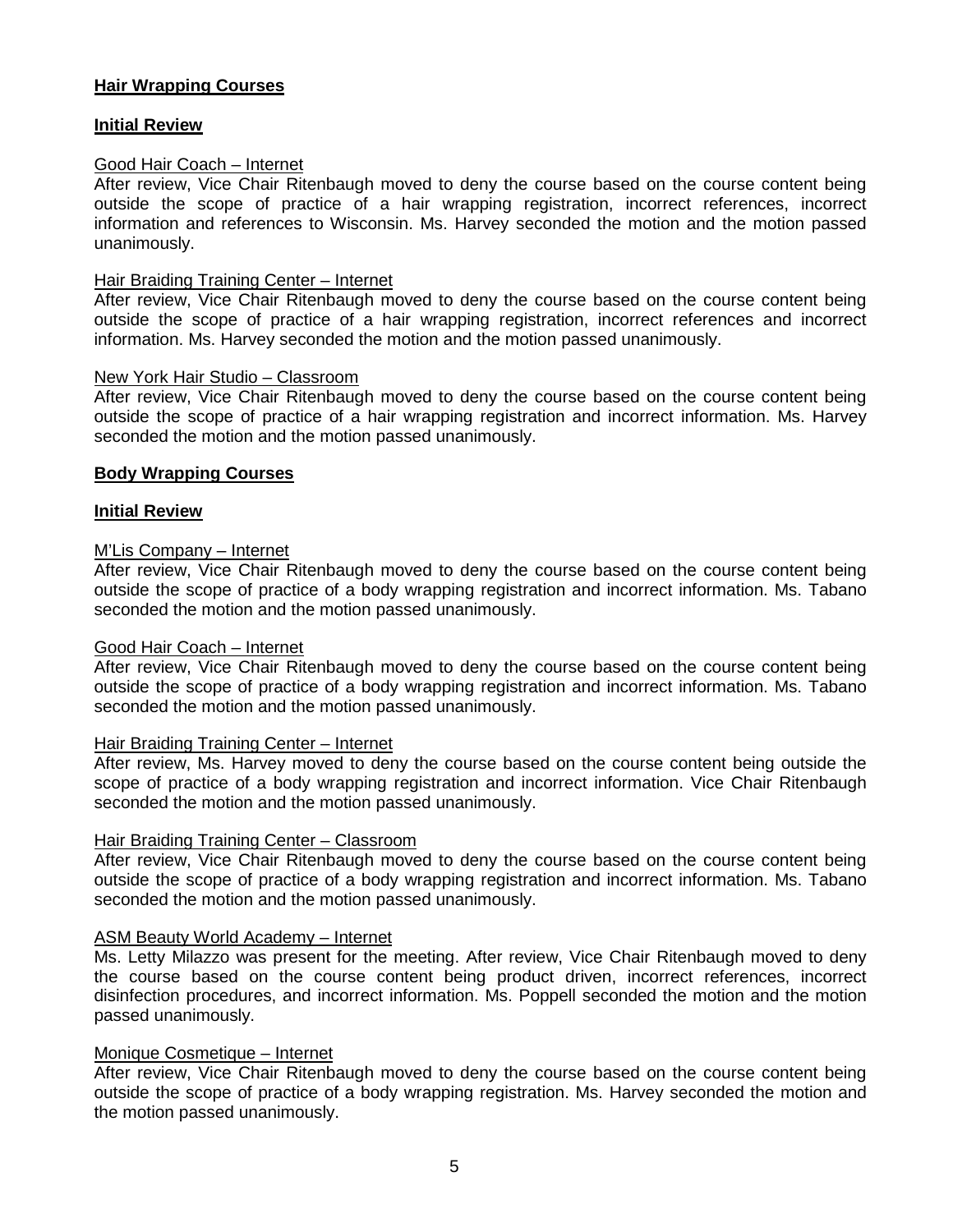# **Continuing Education Courses**

## **Informal Hearing**

# ASM Beauty World Academy – 16 Hour Continuing Education 16 Hours Internet

Ms. Milazzo was present for the meeting. Ms. Barineau noted that the application was denied at the September 4, 2014, Board meeting, based on the course content being product driven, incorrect references, incorrect disinfection procedures, and incorrect information. After review, Ms. Harvey moved to uphold the denial based on no additional information having been provided. Vice Chair Ritenbaugh seconded the motion and the motion passed unanimously.

# **Initial Review**

#### ASM Beauty World Academy – 16 Hour Continuing Education 16 Hours Classroom

Ms. Milazzo was present for the meeting. After review, Vice Chair Ritenbaugh moved to deny the course based on the course content being product driven, incorrect references, incorrect disinfection procedures, and incorrect information. Ms. Harvey seconded the motion and the motion passed unanimously.

## Informed – Florida Cosmetology Update 16 Hours Home Study

After review, Vice Chair Ritenbaugh moved to approve the course with the following contingency: add unlicensed activity fee to renewal fee information. The correction must be submitted to the Executive Director within 30 days of the date of the order for approval. Ms. Harvey seconded the motion and the motion passed unanimously.

#### Maya's School of Beaute – Continuing Education 16 Hours Classroom

After review, Vice Chair Ritenbaugh moved to deny the course based on incorrect terminology and incorrect information. Ms. Poppell seconded the motion and the motion passed unanimously.

#### Cettraining.com – Cosmetology Continuing Education 16 Hours Internet

After review, Vice Chair Ritenbaugh moved to deny the course based on the course content being outside the scope of practice of Board of Cosmetology licensees, incorrect references and outdated references. Ms. Poppell seconded the motion and the motion passed unanimously.

Monique Cosmetique – Continuing Education For The Beauty Professional 16 Hours Classroom

After review, Vice Chair Ritenbaugh moved to deny the course based on the course content being outside the scope of practice of Board of Cosmetology licensees and outdated references. Ms. Tabano seconded the motion and the motion passed unanimously.

#### Monique Cosmetique – Continuing Education For The Esthetician & Cosmetologist 16 Hours Home Study

After review, Vice Chair Ritenbaugh moved to approve the course with the following contingency: update reference dates. The correction must be submitted to the Executive Director within 30 days of the date of the order for approval. Ms. Tabano seconded the motion and the motion passed unanimously.

#### Monique Cosmetique – Airbrush Makeup Techniques 2 Hours Internet

After review, Vice Chair Ritenbaugh moved to approve the course with the following contingency: update reference dates. The correction must be submitted to the Executive Director within 30 days of the date of the order for approval. Ms. Tabano seconded the motion and the motion passed unanimously.

#### Monique Cosmetique – Airbrush Makeup Techniques 4 Hours Classroom

After review, Vice Chair Ritenbaugh moved to approve the course with the following contingency: update reference dates. The correction must be submitted to the Executive Director within 30 days of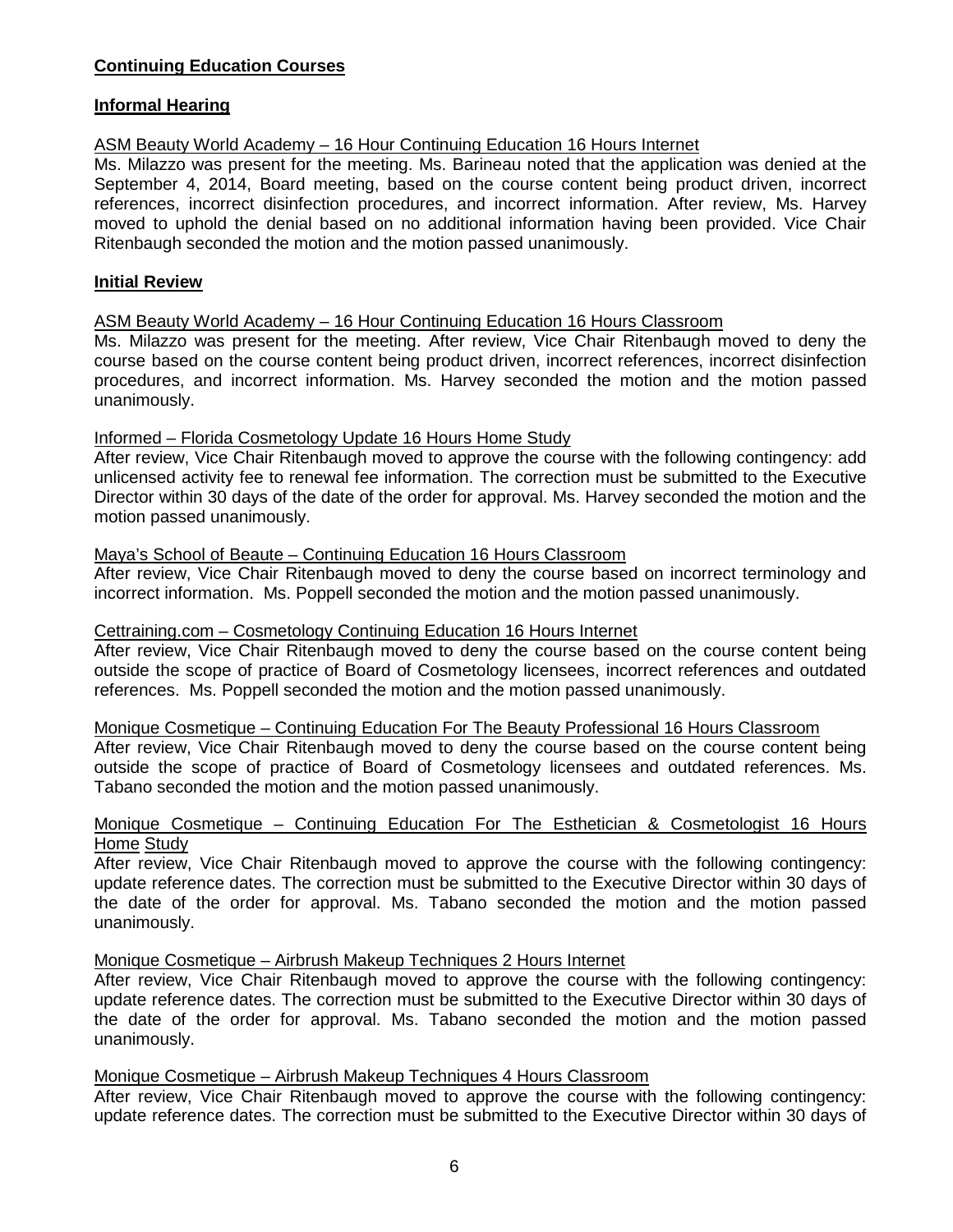the date of the order for approval. Ms. Harvey seconded the motion and the motion passed unanimously.

# Monique Cosmetique – Brazilian Waxing Techniques 4 Hours Classroom

After review, Vice Chair Ritenbaugh moved to approve the course with the following contingency: update reference dates. The correction must be submitted to the Executive Director within 30 days of the date of the order for approval. Ms. Harvey seconded the motion and the motion passed unanimously.

#### Monique Cosmetique – Brazilian Waxing Techniques 2 Hours Internet

After review, Vice Chair Ritenbaugh moved to approve the course with the following contingency: update reference dates. The correction must be submitted to the Executive Director within 30 days of the date of the order for approval. Ms. Harvey seconded the motion and the motion passed unanimously.

## Monique Cosmetique – Threading Techniques 2 Hours Internet

After review, Vice Chair Ritenbaugh moved to approve the course with the following contingency: update reference dates. The correction must be submitted to the Executive Director within 30 days of the date of the order for approval. Ms. Tabano seconded the motion and the motion passed unanimously.

#### Monique Cosmetique – Threading Techniques 4 Hours Classroom

After review, Vice Chair Ritenbaugh moved to approve the course with the following contingency: update reference dates. The correction must be submitted to the Executive Director within 30 days of the date of the order for approval. Ms. Harvey seconded the motion and the motion passed unanimously.

## Monique Cosmetique – Waxing Refresher 2 Hours Internet

After review, Vice Chair Ritenbaugh moved to approve the course with the following contingency: update reference dates. The correction must be submitted to the Executive Director within 30 days of the date of the order for approval. Ms. Tabano seconded the motion and the motion passed unanimously.

#### Monique Cosmetique – Waxing Refresher 4 Hours Classroom

After review, Vice Chair Ritenbaugh moved to approve the course with the following contingency: update reference dates. The correction must be submitted to the Executive Director within 30 days of the date of the order for approval. Ms. Tabano seconded the motion and the motion passed unanimously.

#### Monique Cosmetique – Facial Refresher 4 Hours Classroom

After review, Vice Chair Ritenbaugh moved to deny the course based on the course content being outside the scope of practice of Board of Cosmetology licensees. Ms. Poppell seconded the motion and the motion passed unanimously.

#### Monique Cosmetique – Basic Facial Refresher 2 Hours Internet

After review, Vice Chair Ritenbaugh moved to deny the course based on the course content being outside the scope of practice of Board of Cosmetology licensees. Ms. Poppell seconded the motion and the motion passed unanimously.

# Monique Cosmetique – Sugaring 2 Hours Internet

After review, Vice Chair Ritenbaugh moved to approve the course with the following contingency: update reference dates. The correction must be submitted to the Executive Director within 30 days of the date of the order for approval. Ms. Tabano seconded the motion and the motion passed unanimously.

Monique Cosmetique – Sugaring 4 Hours Classroom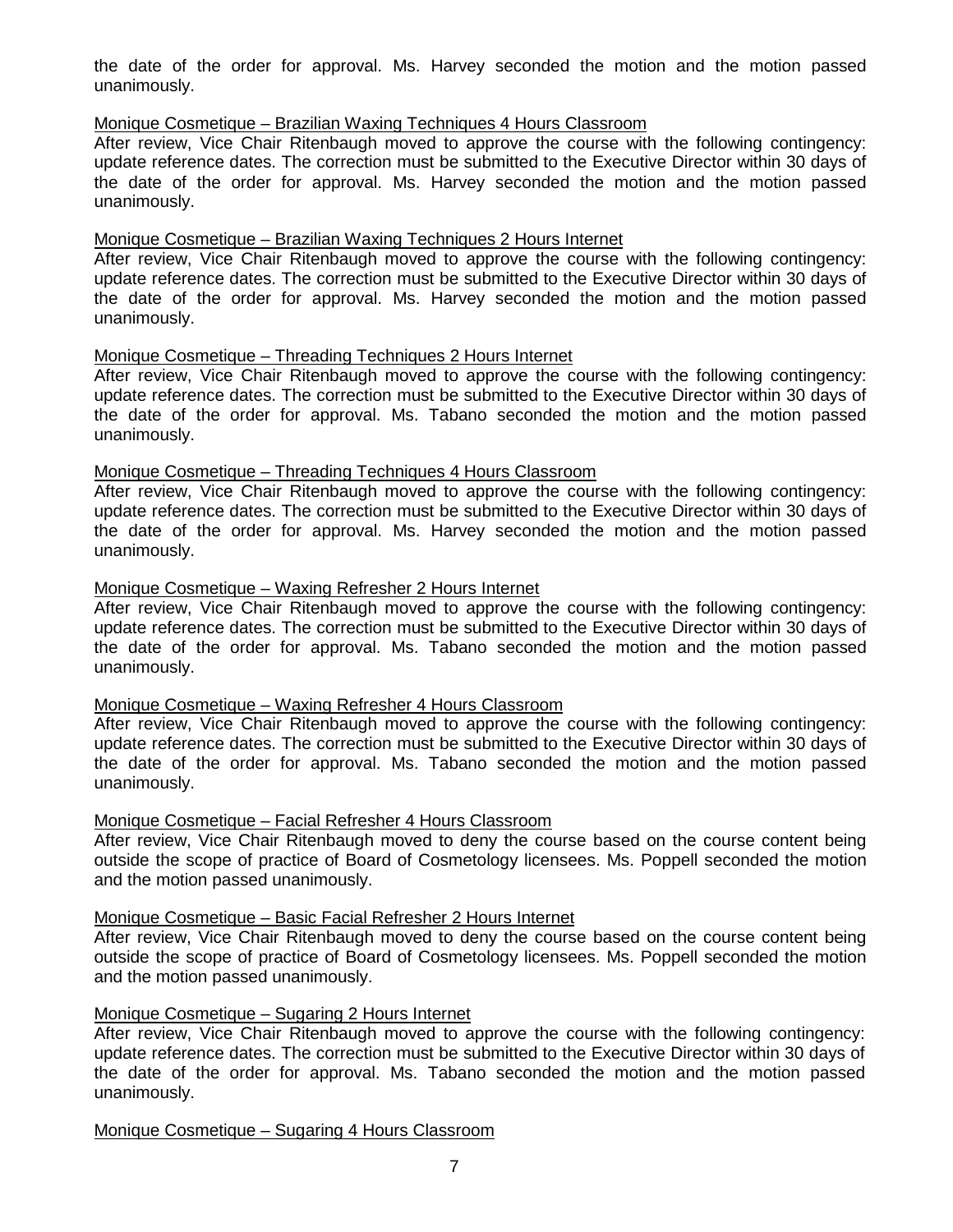After review, Vice Chair Ritenbaugh moved to approve the course with the following contingency: update reference dates. The correction must be submitted to the Executive Director within 30 days of the date of the order for approval. Ms. Harvey seconded the motion and the motion passed unanimously.

#### Monique Cosmetique – Designing The Perfect Brow 4 Hours Classroom

After review, Vice Chair Ritenbaugh moved to approve the course with the following contingency: update reference dates. The correction must be submitted to the Executive Director within 30 days of the date of the order for approval. Ms. Harvey seconded the motion and the motion passed unanimously.

#### Monique Cosmetique – Designing The Perfect Brow 2 Hours Internet

After review, Vice Chair Ritenbaugh moved to approve the course with the following contingency: update reference dates. The correction must be submitted to the Executive Director within 30 days of the date of the order for approval. Ms. Harvey seconded the motion and the motion passed unanimously.

#### Monique Cosmetique – Makeup Application Module I 4 Hours Classroom

After review, Vice Chair Ritenbaugh moved to deny the course based on incorrect disinfection procedures. Ms. Harvey seconded the motion and the motion passed unanimously.

#### Monique Cosmetique – Basic Makeup Application 2 Hours Internet

After review, Vice Chair Ritenbaugh moved to deny the course based on incorrect disinfection procedures. Ms. Harvey seconded the motion and the motion passed unanimously.

# **OTHER BUSINESS**

## **Board Attorney Report**

Mr. Doug Dolan, Assistant Attorney General, informed the Board that the rule amendments to reduce licensure and renewal fees continue to move through the rulemaking process.

-Rule 61G5-24.002, Florida Administrative Code – Original Cosmetology Licensure Fee, Cosmetologist Examination and Endorsement Fees, Initial Specialist Registration, Application and Endorsement Fees

-Rule 61G5-24.005, Florida Administrative Code – Salon License Fee

-Rule 61G5-24.008, Florida Administrative Code – Biennial Renewal Fee for Cosmetologists and **Specialists** 

-Rule 61G5-24.009, Florida Administrative Code – Biennial Renewal Fee and Delinquent Fee for Salon License

-Rule 61G5-24.019, Florida Administrative Code – Hair Braiding, Hair Wrapping, and Body Wrapping Fees

Rule 61G5-17.018, Florida Administrative Code – Investigators; Criteria for Selection

The Board agreed that this rule should be repealed and that the repeal would have no negative impact on small business.

Rule 61G5-20.008, Florida Administrative Code – Employment of Applicants for Licensure as a Cosmetologist Prior to Licensure; Employment of Applicants for Registration as a Specialist Prior to **Registration** 

The Board agreed to withdraw the rule from development.

# **ADJOURNMENT**

There being no further business, the meeting was adjourned at approximately 1:30 p.m.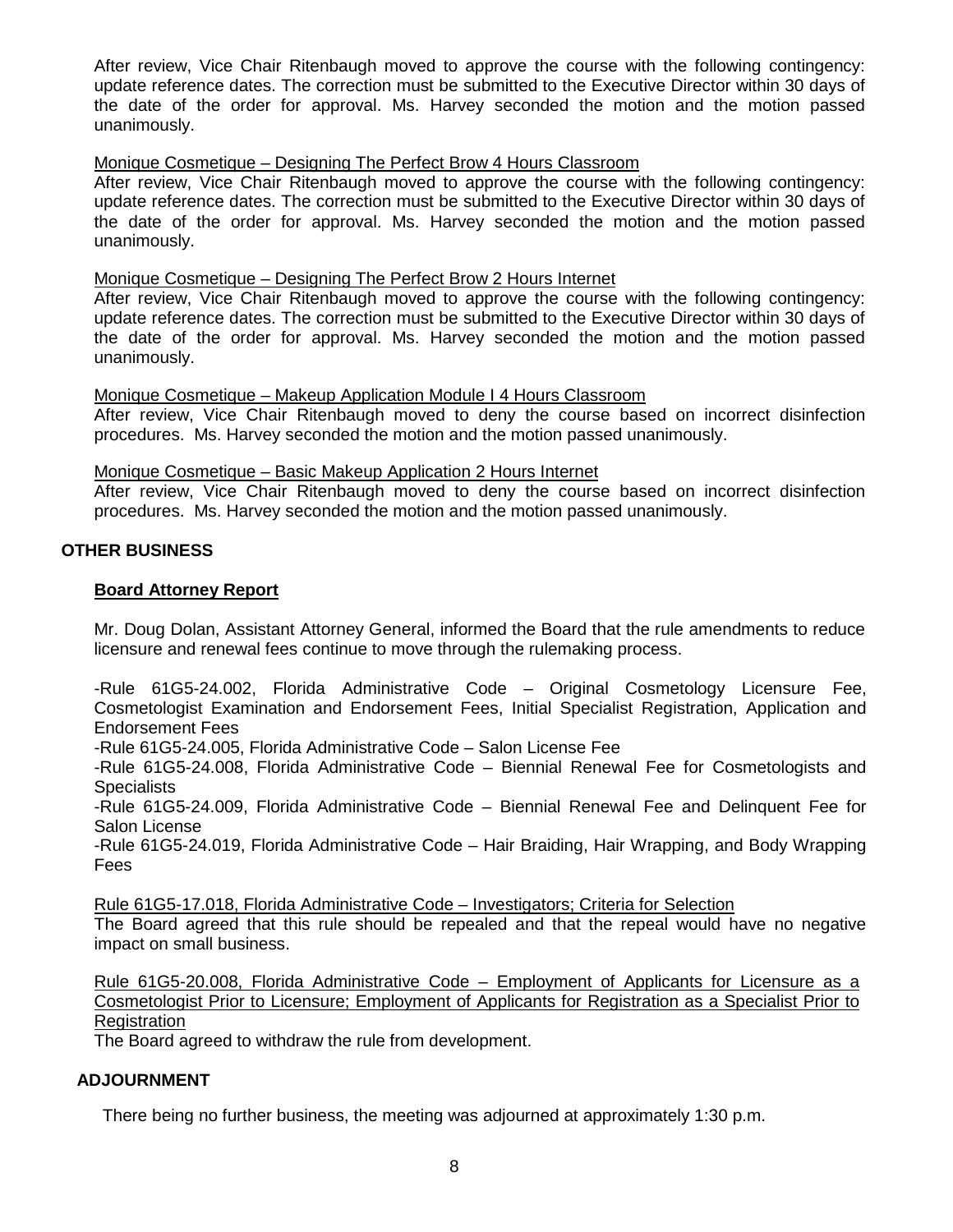# **Tuesday, October 21, 2014**

The Board of Cosmetology meeting was called to order at approximately 9:00 a.m., by Chair Fincel.

#### **Board Members Present Board Members Absent**

Ginny Fincel, Chair Laurel Ritenbaugh, Vice Chair Robin Tabano Adrienne Harvey Fran Poppell

## **Other Persons Present**

Robyn Barineau, Executive Director, Department of Business and Professional Regulation (DBPR) Doug Dolan, Assistant Attorney General, Office of the Attorney General (OAG) John Cary, Chief Attorney, Office of the General Counsel (OGC), DBPR Maureen White, General Counsel, OGC, DBPR Julie Rowland, Government Analyst, DBPR Marbelis Dorado Kristin Hart Awilda Ramos Maldonado James Mixon Charlie James Ullanda James

The meeting was opened with a roll call and a quorum was established.

# **APPROVAL OF MINUTES**

Vice Chair Ritenbaugh moved to approve the minutes from the September 4, 2014, Board meeting. Ms. Harvey seconded the motion and the motion passed unanimously.

# **APPLICATIONS**

# **Licensure Applications**

#### **Informal Hearing**

#### Awilda Ramos Maldonado

Ms. Maldonado and Mr. Oscar Ramirez were present for the meeting. Ms. Barineau informed the Board that the application was denied at the July 15, 2014, Board meeting, based on inconsistent documentation and failure to demonstrate that the applicant met the requirements of Section 477.019, Florida Statutes, and Rules 61G5-18.007 and/or 61G5-18.001, Florida Administrative Code. After review, the Board tabled the application until the January 26, 2015, Board meeting, to allow her to provide additional documentation. Ms. Maldonado verbally waived the deemer clause to afford her time to collect the documentation.

#### Brenda Liz Maymi

Ms. Maymi was not present for the meeting. Ms. Barineau informed the Board that the application was denied at the July 15, 2014, Board meeting, based on inconsistent documentation and failure to demonstrate that the applicant met the requirements of Section 477.019, Florida Statutes, and Rules 61G5-18.007 and/or 61G5-18.001, Florida Administrative Code. After review, Ms. Harvey moved to uphold the denial based on no additional information having been provided. Vice Chair Ritenbaugh seconded the motion and the motion passed unanimously.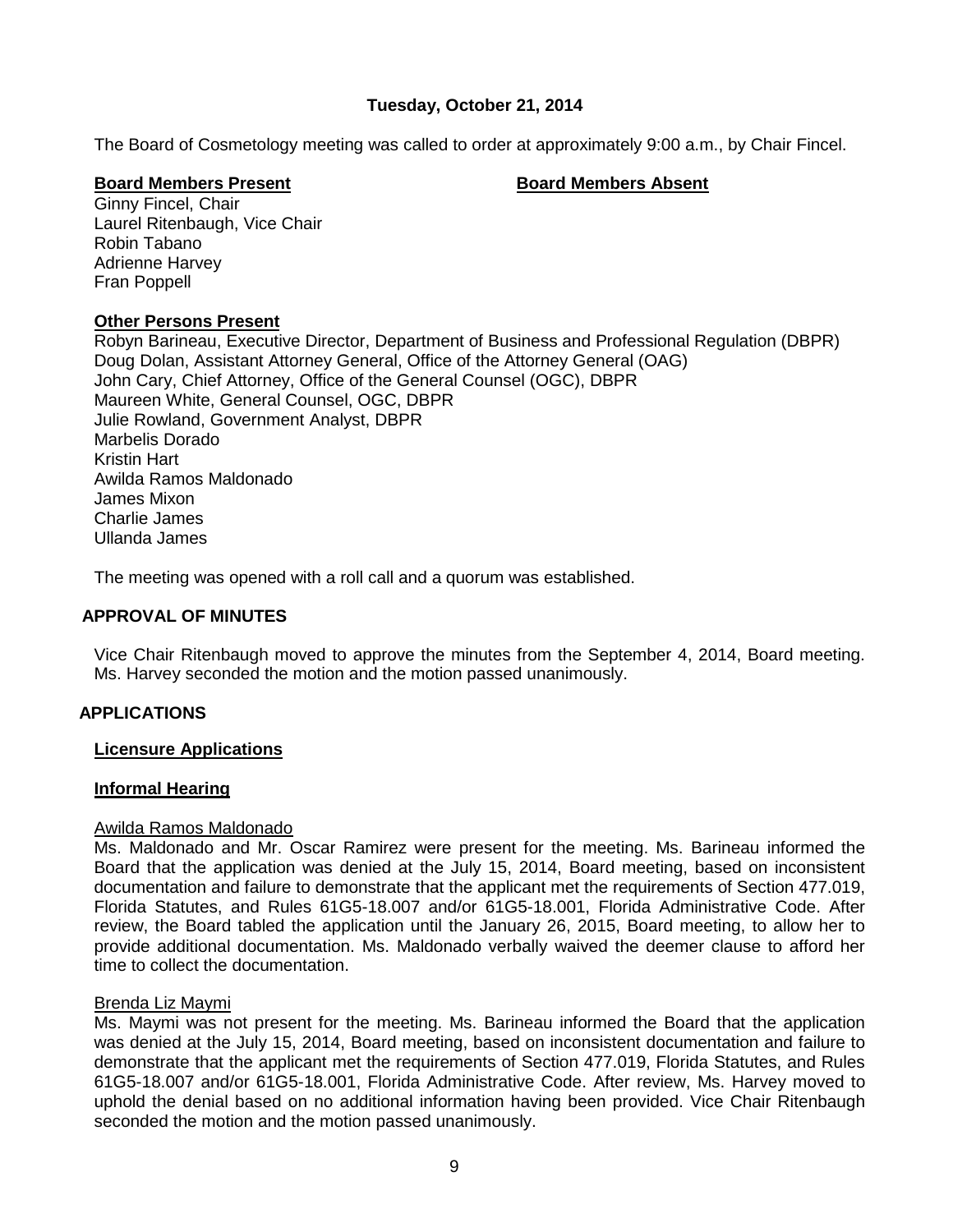## **Initial Review**

#### Charlie James

Mr. James was present for the meeting. After review, Vice Chair Ritenbaugh moved to approve the application. Ms. Tabano seconded the motion and the motion passed unanimously.

#### James Mixon

Mr. Mixon was present for the meeting. After review, Vice Chair Ritenbaugh moved to approve the application. The Board also imposed probation on the license to run concurrent with his criminal probation. Ms. Poppell seconded the motion and the motion passed unanimously.

#### Nadge Morel

Ms. Morel was not present for the meeting. After review, Vice Chair Ritenbaugh moved to deny the application based on the noted criminal history. Ms. Harvey seconded the motion and the motion passed unanimously.

#### Cody Butler

Mr. Butler was not present for the meeting. After review, Chair Fincel moved to deny the application based on the noted criminal history. Ms. Poppell seconded the motion and the motion passed unanimously.

#### Jessica Jenkins

Ms. Jenkins was not present for the meeting. After review, Ms. Harvey moved to approve the application. Vice Chair Ritenbaugh seconded the motion and the motion passed unanimously.

#### Marcela Hernandez / Puerto Rico

Ms. Hernandez was not present for the meeting. After review, Ms. Harvey moved to deny the application as the application fails to demonstrate that the applicant meets the requirements of Section 477.019, Florida Statutes, and Rules 61G5-18.007 and/or 61G5-18.001, Florida Administrative Code. Vice Chair Ritenbaugh seconded the motion and the motion passed unanimously.

#### Jerusalem Hunt

Ms. Hunt was not present for the meeting. After review, Vice Chair Ritenbaugh moved to deny the application based on the noted criminal history. Ms. Tabano seconded the motion and the motion passed unanimously.

#### Joel Ignacio Arroz Martinez

Mr. Martinez was not present for the meeting. After review, Vice Chair Ritenbaugh moved to deny the application based on unverifiable documentation. Ms. Tabano seconded the motion and the motion passed unanimously.

#### Alfonso Jeffrey Arteaga

Mr. Arteaga was not present for the meeting. After review, Ms. Tabano moved to deny the application based on unverifiable documentation. Vice Chair Ritenbaugh seconded the motion and the motion passed unanimously.

#### Natalia Laurice Gist

Ms. Gist was not present for the meeting. After review, Ms. Tabano moved to deny the application based on unverifiable documentation. Ms. Poppell seconded the motion and the motion passed unanimously.

#### Stephen Gurnicz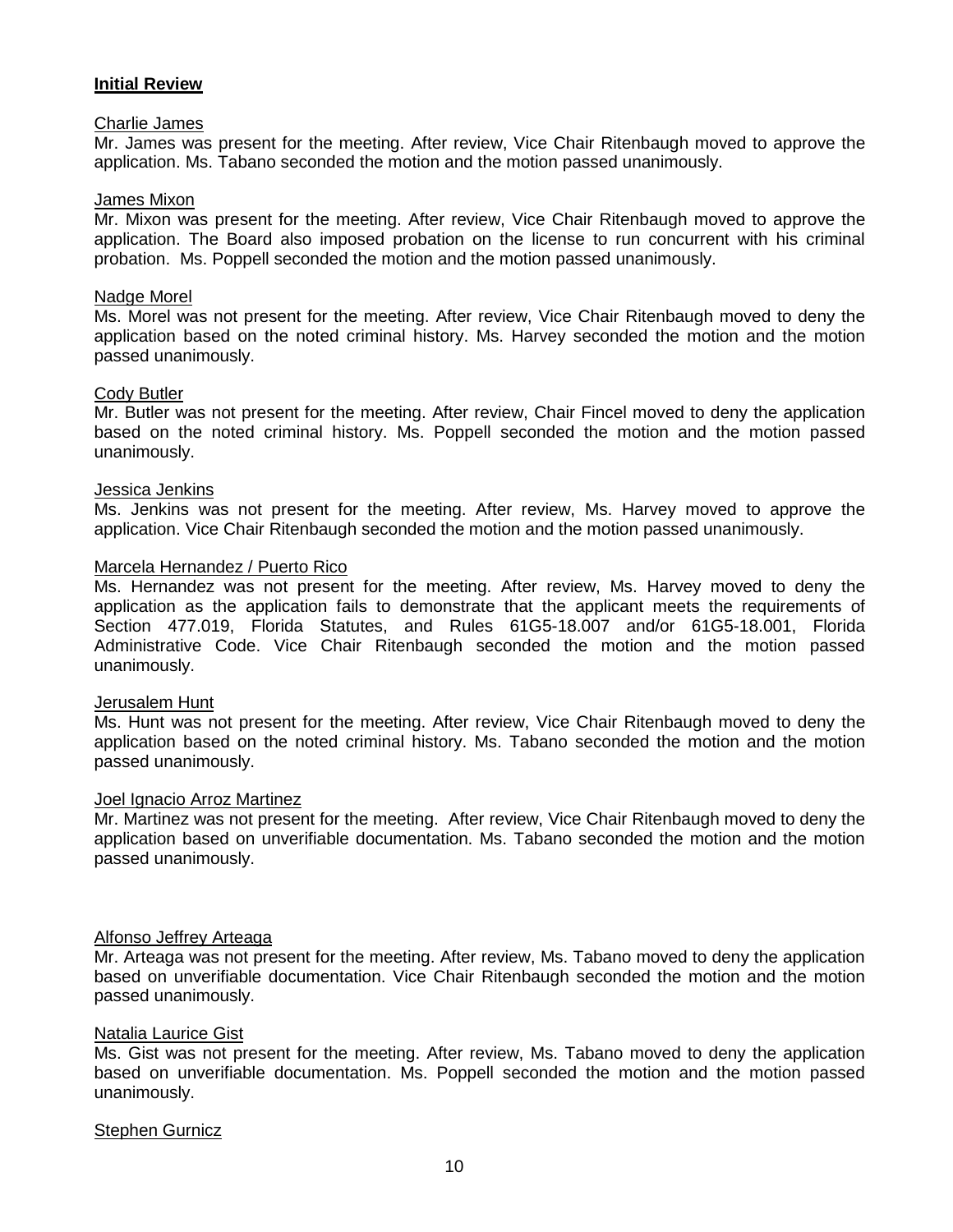Mr. Gurnicz was not present for the meeting. After review, Ms. Harvey moved to deny the application based on unverifiable documentation. Ms. Tabano seconded the motion and the motion passed unanimously.

#### Shawn Marie Hernandez

Mr. Hernandez was not present for the meeting. After review, Ms. Harvey moved to deny the application based on unverifiable documentation. Vice Chair Ritenbaugh seconded the motion and the motion passed unanimously.

#### Robert Lee Lopez Jr.

Mr. Lopez was not present for the meeting. After review, Ms. Tabano moved to deny the application based on unverifiable documentation. Vice Chair Ritenbaugh seconded the motion and the motion passed unanimously.

#### Jessie James Palomino

Mr. Palomino was not present for the meeting. After review, Ms. Tabano moved to deny the application based on unverifiable documentation. Vice Chair Ritenbaugh seconded the motion and the motion passed unanimously.

#### Rodney Maxime

Mr. Maxime was not present for the meeting. After review, Ms. Harvey moved to deny the application based on unverifiable documentation. Ms. Tabano seconded the motion and the motion passed unanimously.

#### Marbelis Dorado

Ms. Hunt was not present for the meeting. After review, Ms. Tabano moved to approve the application. The Board also imposed probation on the license to run concurrent with her criminal history. Ms. Poppell seconded the motion and the motion passed unanimously.

#### **OLD BUSINESS**

#### Printing Photos on Licenses

Ms. Barineau informed the Board that the Department continues to research the process of having a picture printed on the license when issued and again at renewal. The Board will further discuss this process at their January 2015 meeting.

#### **NEW BUSINESS**

#### Petition for Declaratory Statement – Garcia Facial Plastic Surgery

After discussion, the Board denied the request for Declaratory Statement regarding employment by a salon as they do not have standing to make such a request.

#### **OTHER BUSINESS**

#### **Executive Director Report**

#### Financial Report for Period Ending June 2014

Ms. Barineau reported that the balance in the Board's operating account as of June 30, 2014, was over \$4 million, and the balance in their unlicensed activity account was over \$2.3 million for the same period.

#### DBPR Unlicensed Activity Campaign

Ms. Barineau informed the Board of the Department's public service announcements relating to cosmetology that will be released in 2015.